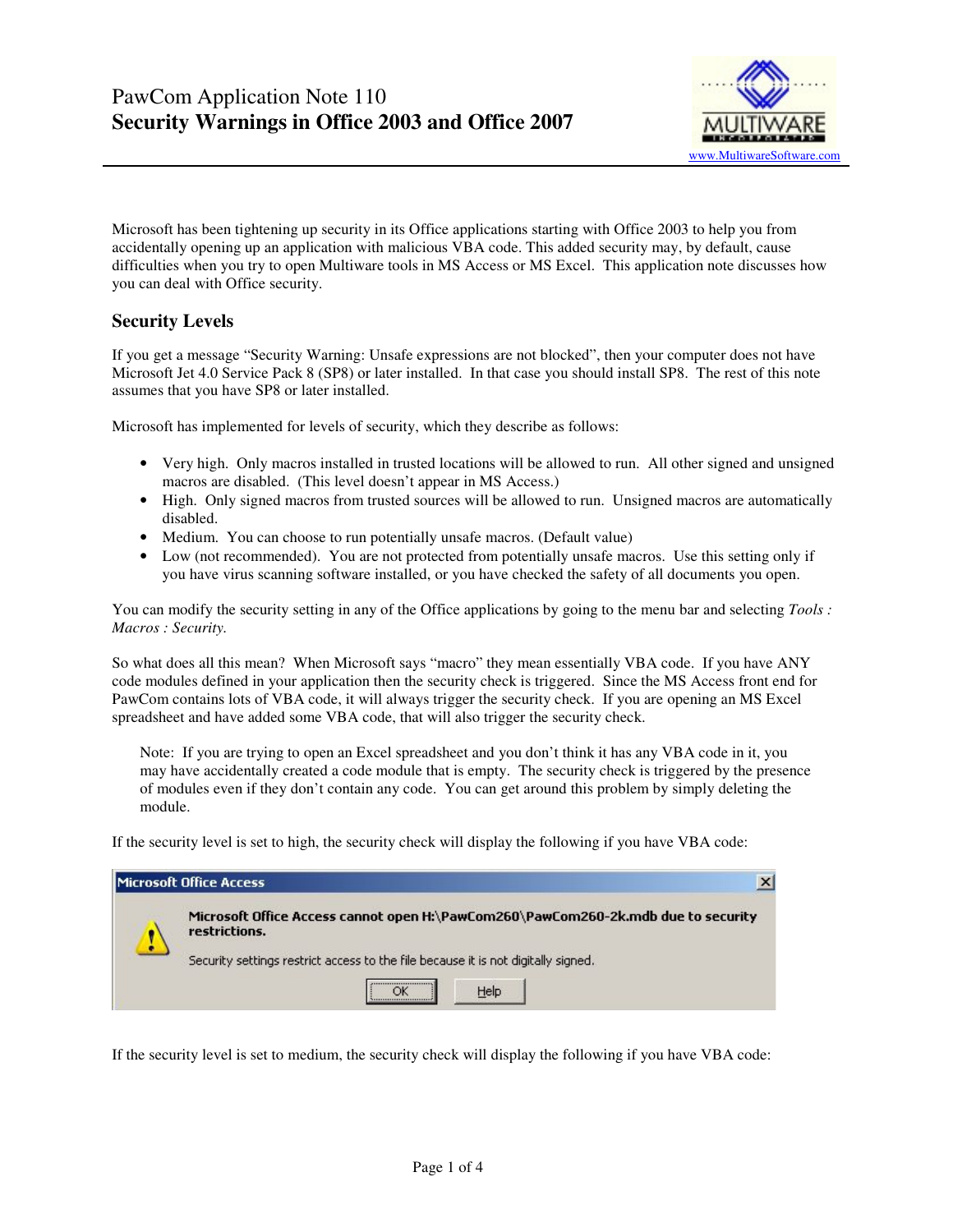



If you click Cancel, MS Access is put in sandbox mode, where it will not run code expressions that are considered potentially dangerous because they could be used by maliciously written code to access drives, files, or other resources for which they do not have authorization. For the PawCom MS Access front end, this will prevent it from doing performing most of its useful functionality. If you click Open then the PawCom application will run normally.

If the security level is set to low, you won't see any security warning and the application will run normally.

The security checking is really designed to protect you against running dangerous applications that you have downloaded or that you have installed with some product you may not trust. For applications that you are developing you already trust the application because it is yours, so these security messages are just an annoyance.

So what can you do to prevent the security messages from popping up every time you run the application? The easiest thing to do is to set the security level to low. However, this is not a very safe thing to do because Office will use this security level for ALL applications of the same type it runs. You may trust an Access application you are working on, but do you want to trust all other Access applications on your system? A better approach is to digitally sign the application.

### **Digital Signatures**

A digital signature on an application containing VBA code is like a wax seal on an envelope – it confirms that the file originated from the entity who signed it and that the code in the file has not been altered by anyone else. For High or Medium security settings a file signed by a trusted entity will be opened without any security settings. Microsoft Office 2003 and later use Microsoft Authenticode technology to enable you to digitally sign a file or VBA project by using a digital certificate.

Note that a digital signature does not apply to the entire database of an Access application. It covers only those parts of the database that could be modified to do malicious things, such as VBA code, macros, action queries, SQL passthrough queries, data definition queries, the ODBC connection string in queries, and properties of ActiveX controls. If any of these are modified after you sign the application, the digital signature will be removed and the files will not open under Medium or High security.

There are essentially three ways to obtain a digital certificate:

• Create a digital certificate for your own use. Such a certificate would only be used to sign an application for your own use or for sharing within a small workgroup.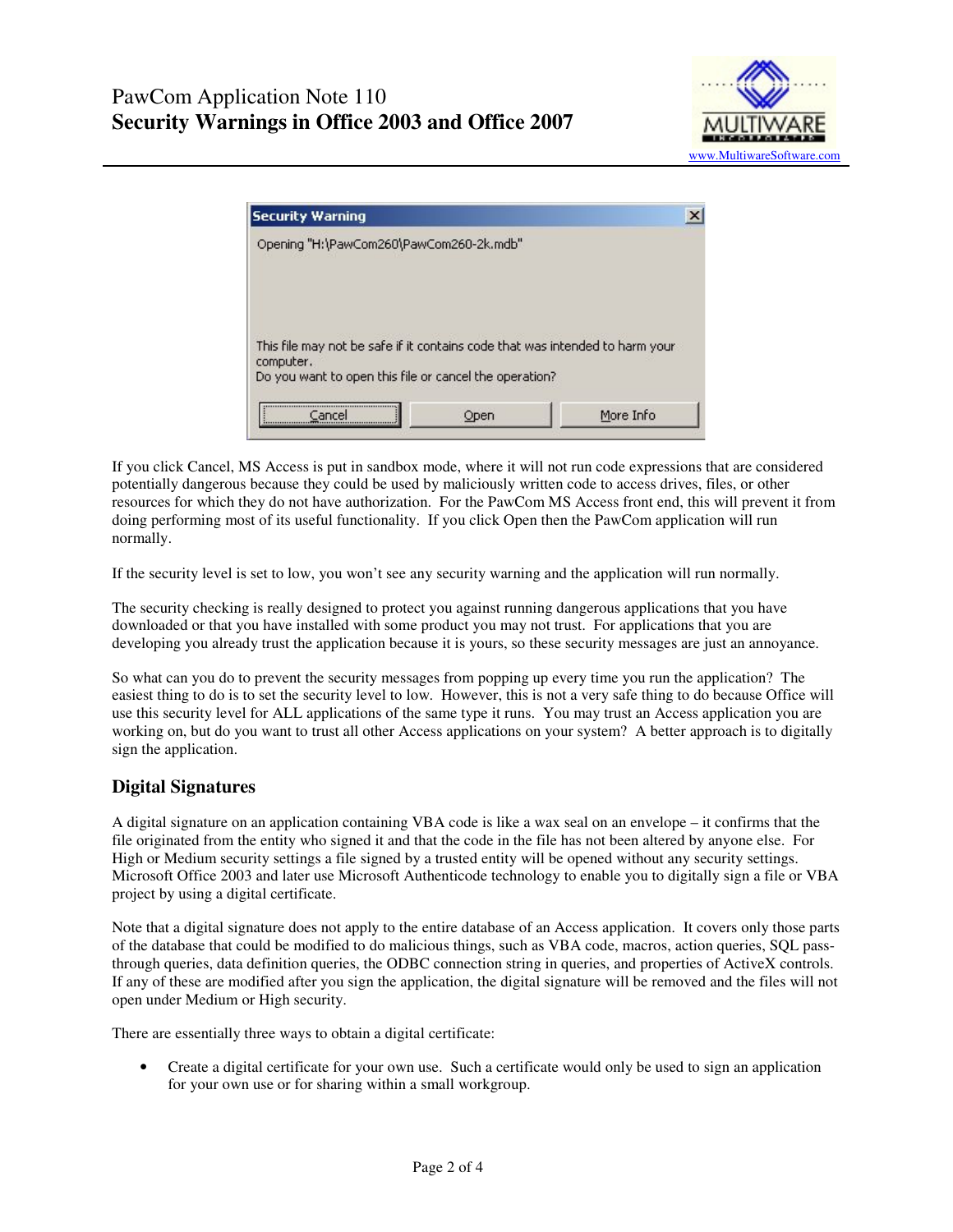

- Obtain a digital certificate from your organization's internal certification authority. Some organizations may choose to have a security administrator or group act as its own certification authority and produce and distribute digital certificates by using tools such as Microsoft Certificate Server.
- Obtain a digital certificate from a commercial certification authority such as VeriSign, Inc.

For typical users of Multiware products the first option makes the most sense. You can easily modify the application and update the digital signature yourself.

*Note:* Since a digital signature becomes invalid as soon as you have made any significant change to the application, Multiware does not bother signing the original PawCom Access front end.

#### **Creating a Digital Certificate for your own use**

To create a digital certificate for your own use, you run the Create Digital Certificate utility (selfcert.exe) and enter information about yourself that will be stored in the certificate. Because a digital certificate created in this fashion isn't issued by a formal certification authority, it is called a *self-*signed certificate and VBA projects that are signed by using such a certificate are referred to as self-signed projects.

Search your system for the utility Selfcert.exe. It will be installed in the same folder where Office applications, which by default is something like c:\Program Files\Microsoft Office 2003\Office. If the utility isn't installed on your system, install it as follows:

- 1. In the Control Panel, double-click **Add/Remove Programs**.
- 2. On the **Install/Uninstall** tab click Microsoft Office 2003 and then click **Add/Remove**.
- 3. In the Microsoft Office Maintenance Mode dialog box click the **Add or Remove Features** button.
- 4. Expand Office Tools and set Digital Signature for **VBA Projects to Run from My Computer**.
- 5. Click **Update Now**. Selfcert.exe will be installed.

To create a self-signed digital certificate:

- 1. Run Selfcert.exe from My Computer or Windows Explorer.
- 2. In the **Your certificate's name** box, type an appropriate description for the certificate you want to create, then click **OK**.

Selfcert.exe will create and install a self-signed certificate that you can use to sign VBA projects on the current computer. To create a self-signed certificate to use on another computer, run Selfcert.exe on that computer.

When you sign a VBA project by using a self-signed certificate and if security is set to Medium or High, the first time you open the document containing the signed VBA project the Security Warning dialog box is displayed indicating that the certificate used to sign the VBA project hasn't been issued by a certification authority and shouldn't be trusted. Obviously you can safely trust a VBA project you have signed yourself by using a self-signed certificate, and if you do so the Security Warning dialog box won't be displayed the next time you open the application.

### **Signing Your VBA Project**

Once you have your digital certificate installed you can sign the VBA project associated with an MS Access application. You may want to sign the project after you have developed and tested the application because any time code in a signed VBA project is modified in any way, its digital signature is removed.

To digitally sign your VBA project: